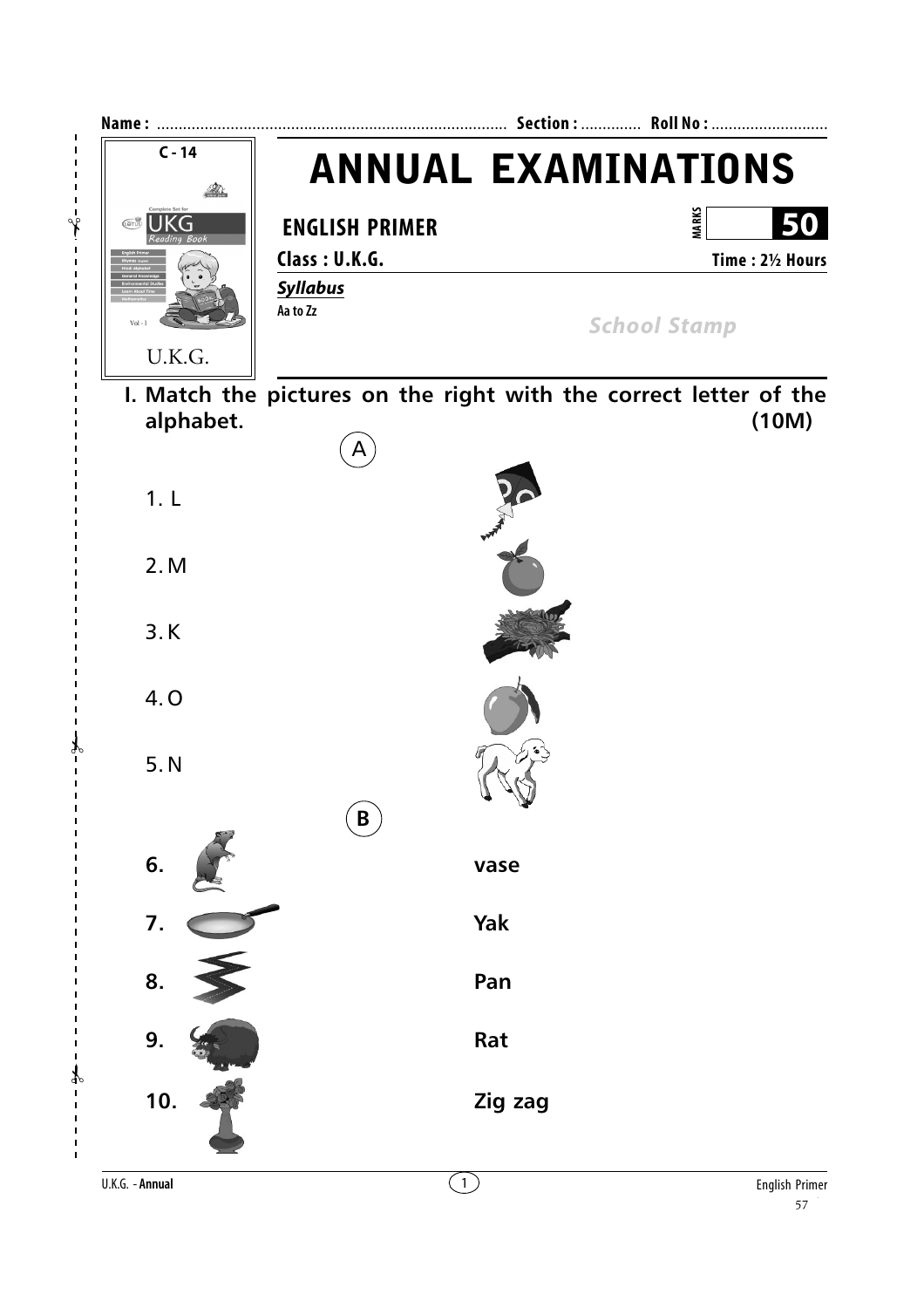

| V. Write the missing letters. |                            |                  | (10 M) |
|-------------------------------|----------------------------|------------------|--------|
|                               | 1) z b a 2) w i b 3) t e e |                  |        |
| $4$ )y k                      | 5) qu __ II                | 6) $d$ _______ g |        |
| 7)f __ __ h                   | 8) c r                     | 9) e             |        |

**10) h \_\_\_n**